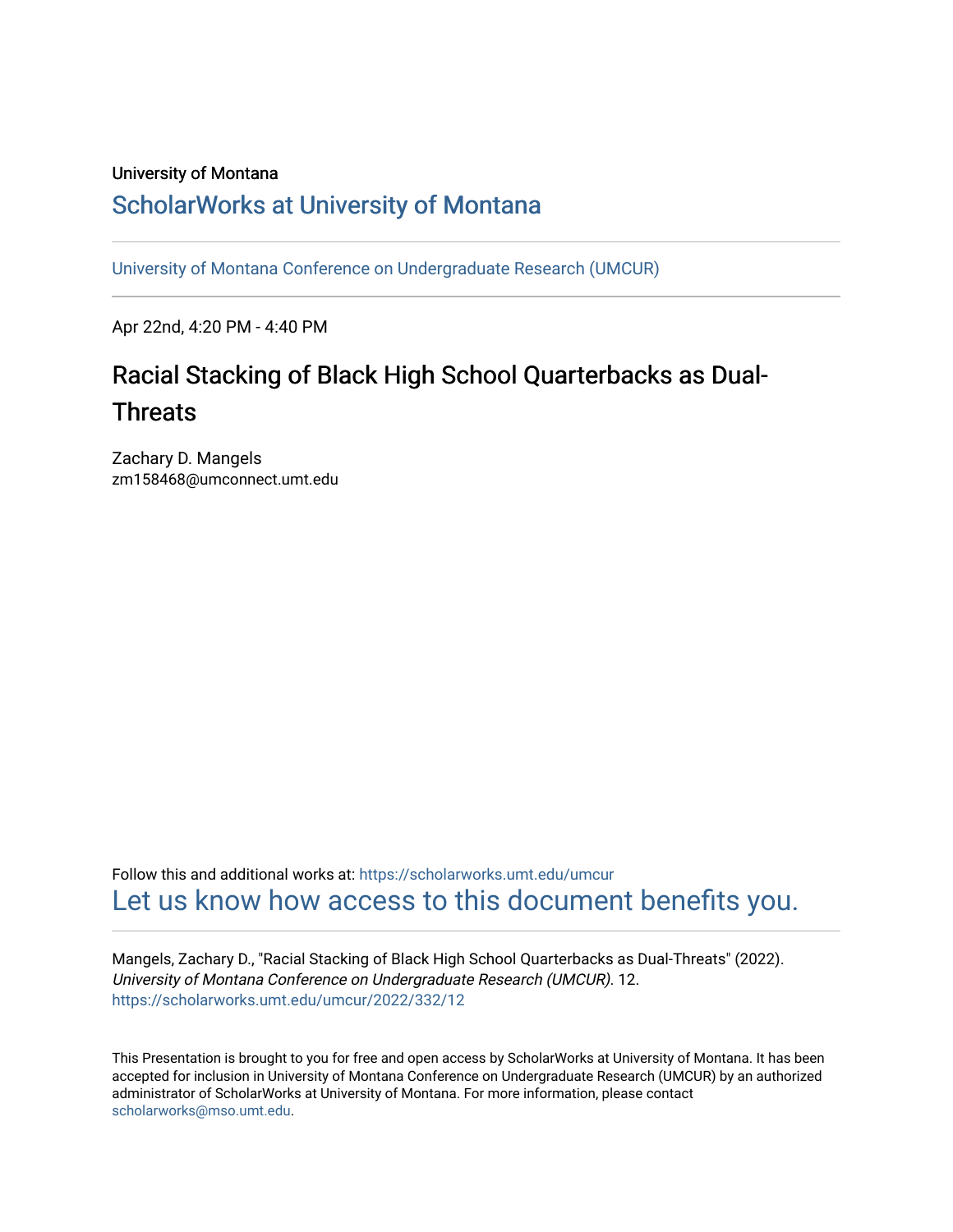# Racial Stacking of Black High School Quarterbacks as Dual-Threats

Zach Mangels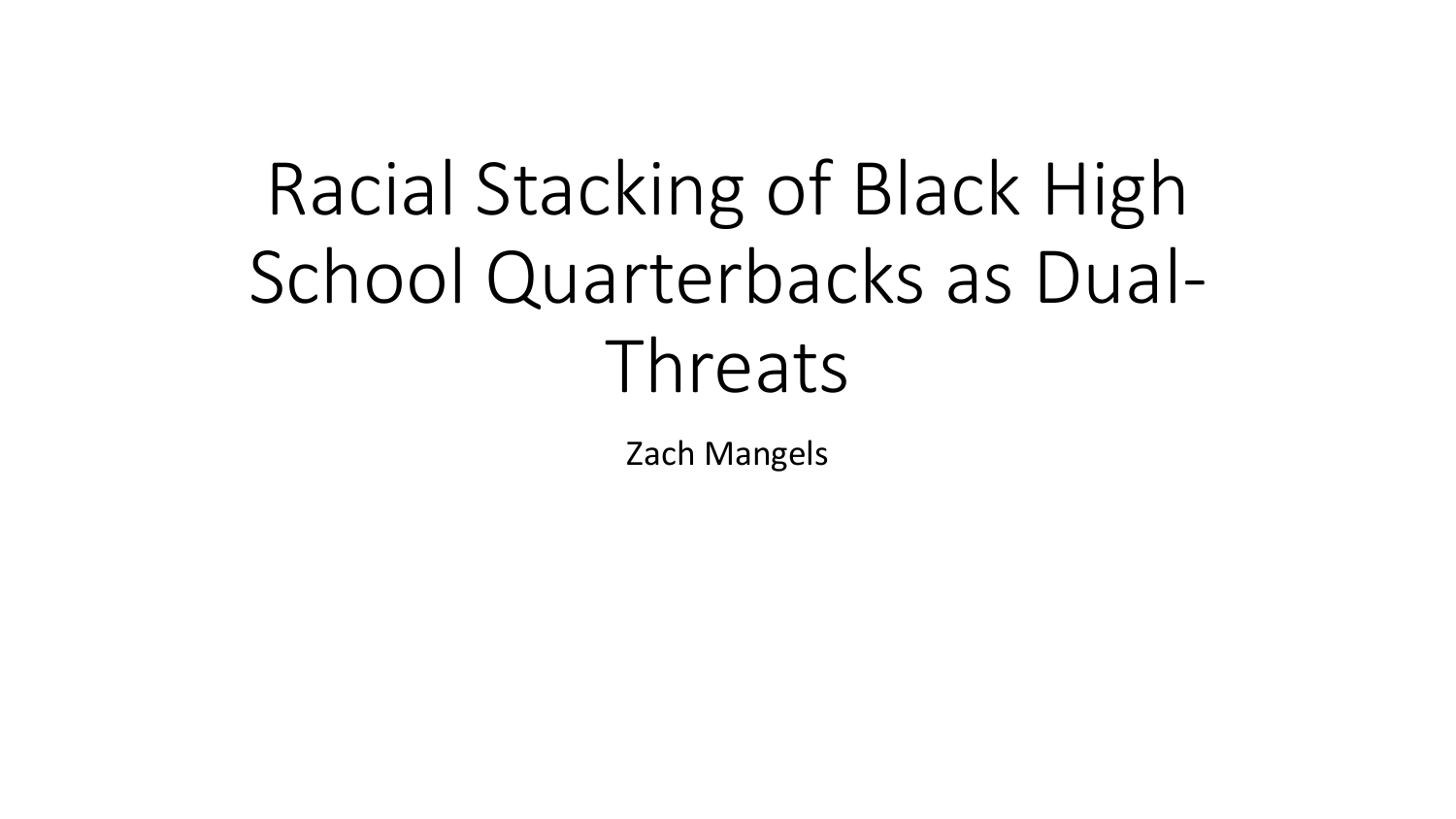# A Brief History of Black Quarterbacks

- Over a century of play
- Stereotypes and bias
	- Intelligence
	- Athleticism
	- Discrimination
- Improvement
	- 2020: Year of the Black quarterback
	- MVPs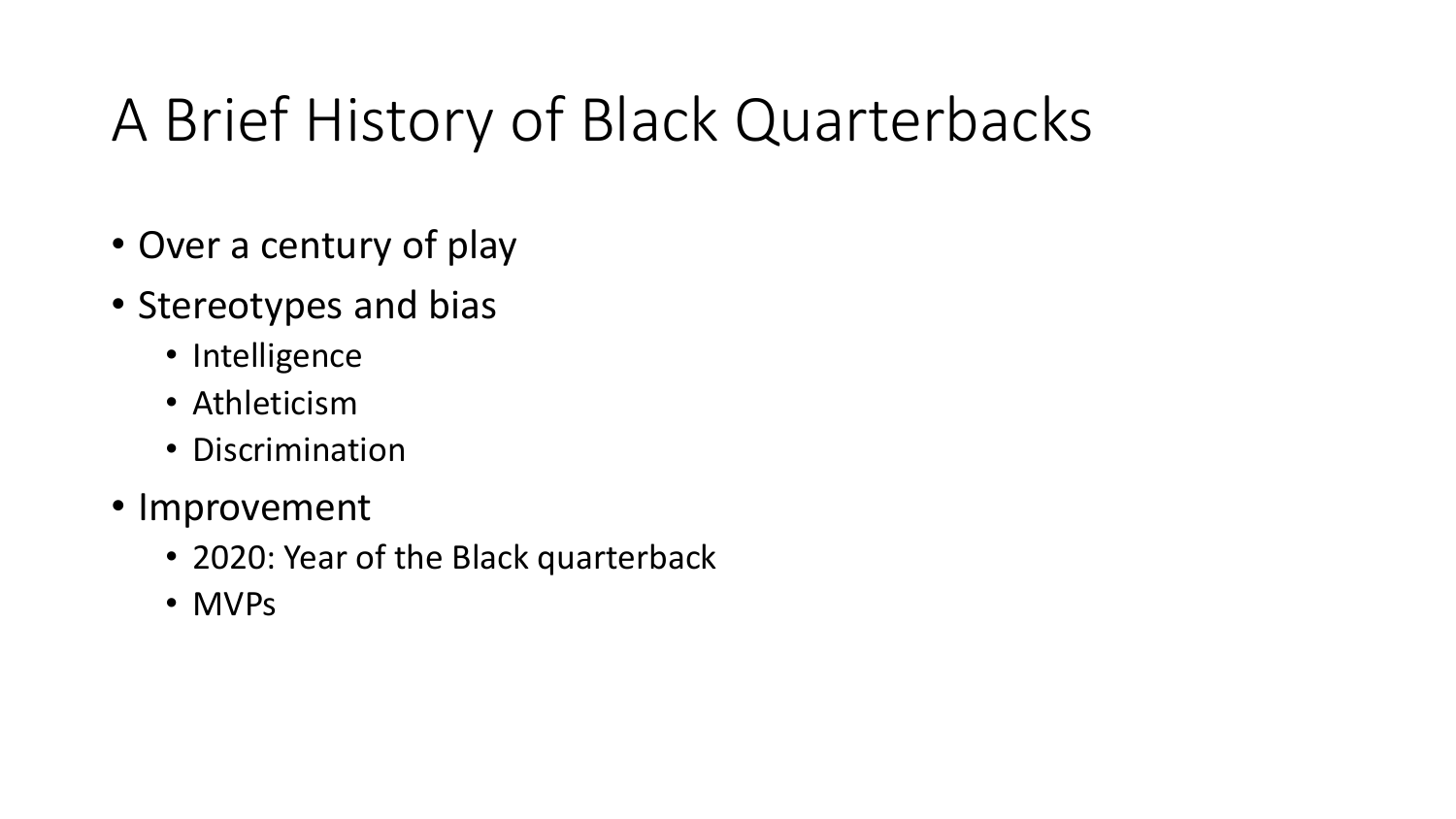# Improvement (?)

- Demography of the NFL
	- Underrepresentation of Black quarterbacks
- Lamar Jackson
	- 2018 Draft to 2019 unanimous MVP
- Malik Willis
	- 2022 Draft evaluations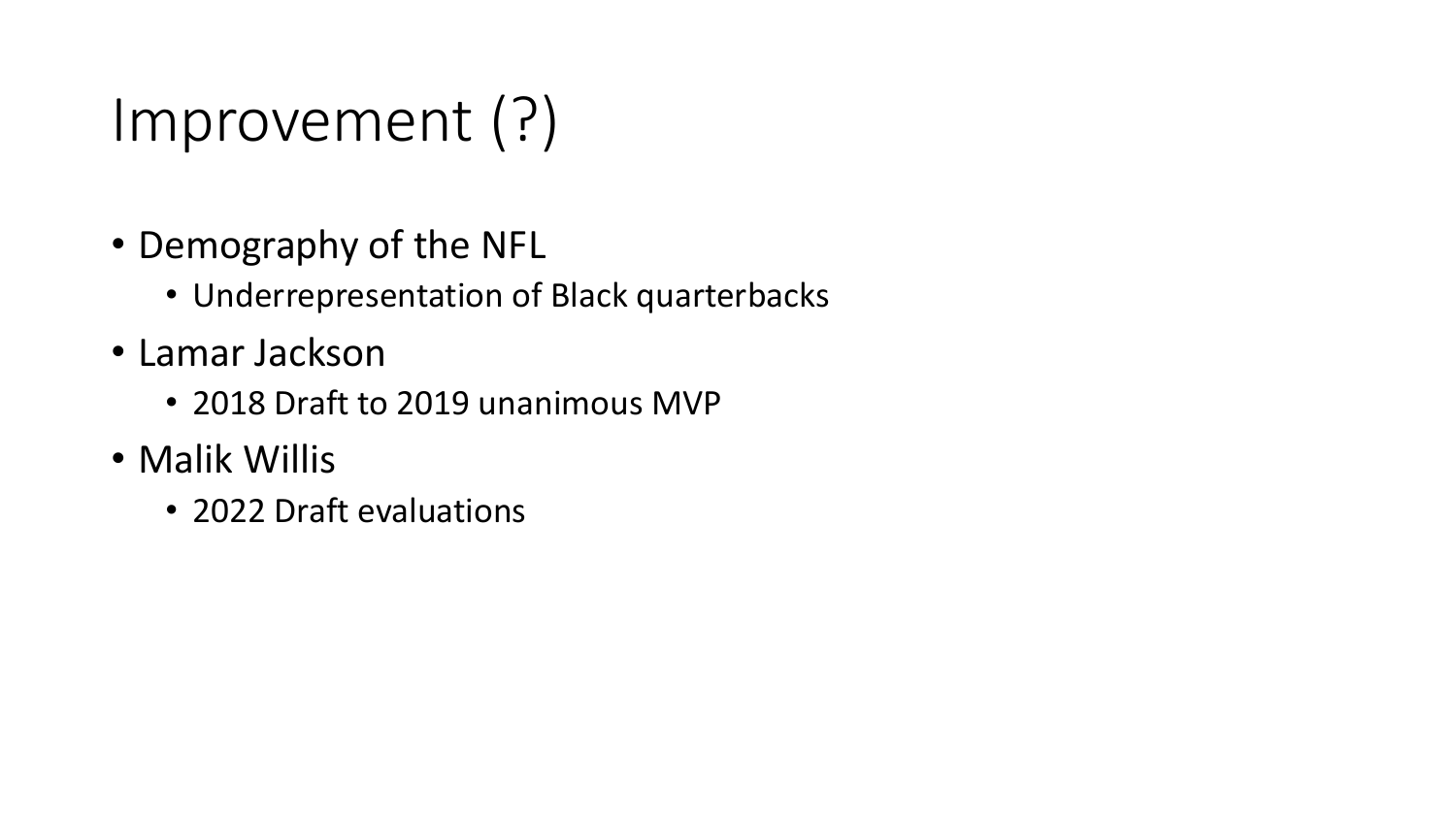# Racial Stacking

- The process of segregating by position
	- Outfielders v. pitchers and catchers
	- Team sports v. individual sports
- Stacking in football
	- Wide receiver/defensive back v. quarterback
- Why?
	- Intelligence
	- Athleticism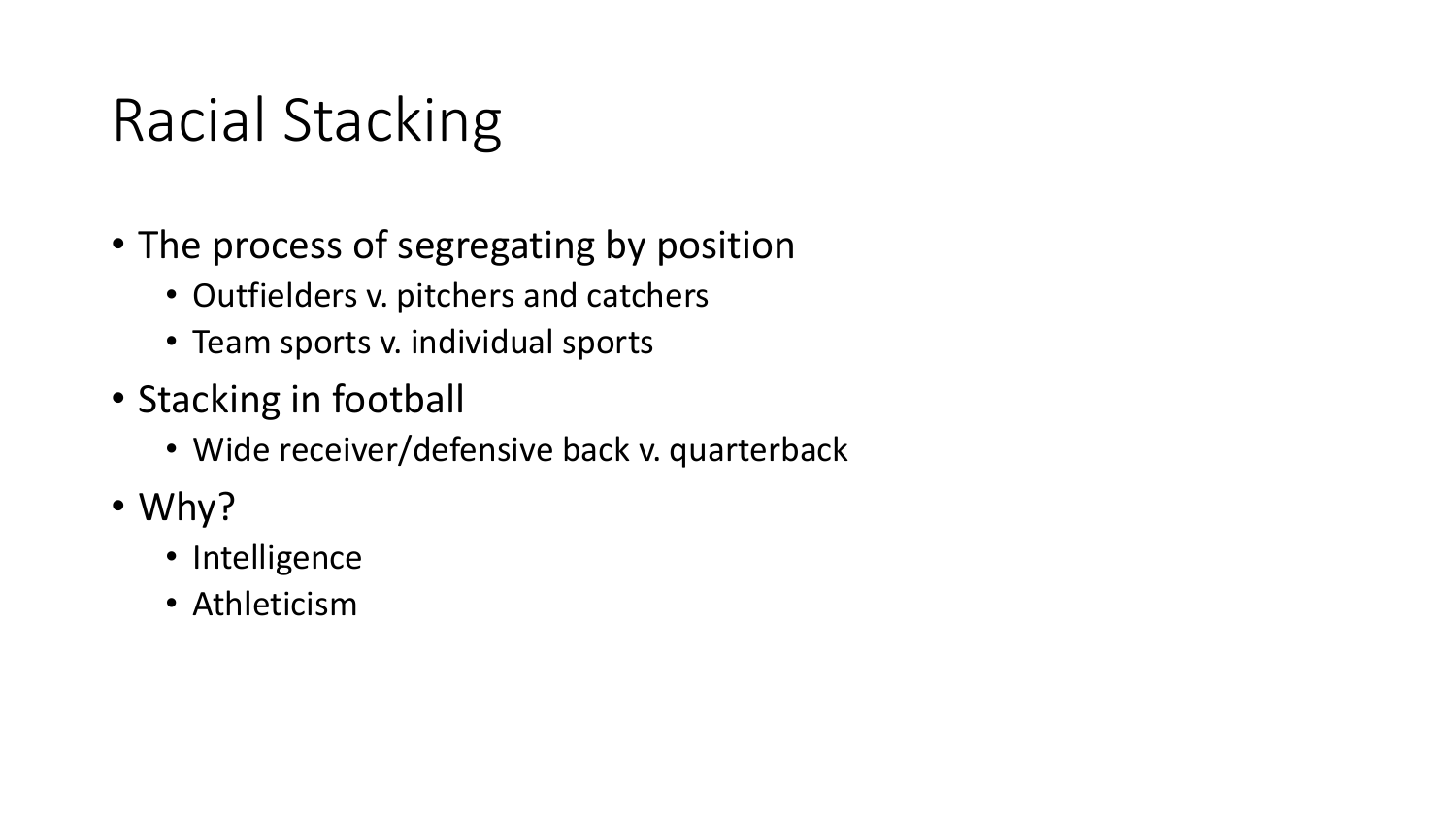# Research Methods

- Question: Are Black quarterbacks stacked as "dual-threats"?
- Data source: *Rivals.com*
	- Features annual rankings of quarterback classes from 2002-2023
	- Divided into pro-style and dual-threat
- Determined racial composition of each class using the photos of each quarterback available on the website
- Divided recruits into four categories:
	- Black
	- White
	- Other
	- No picture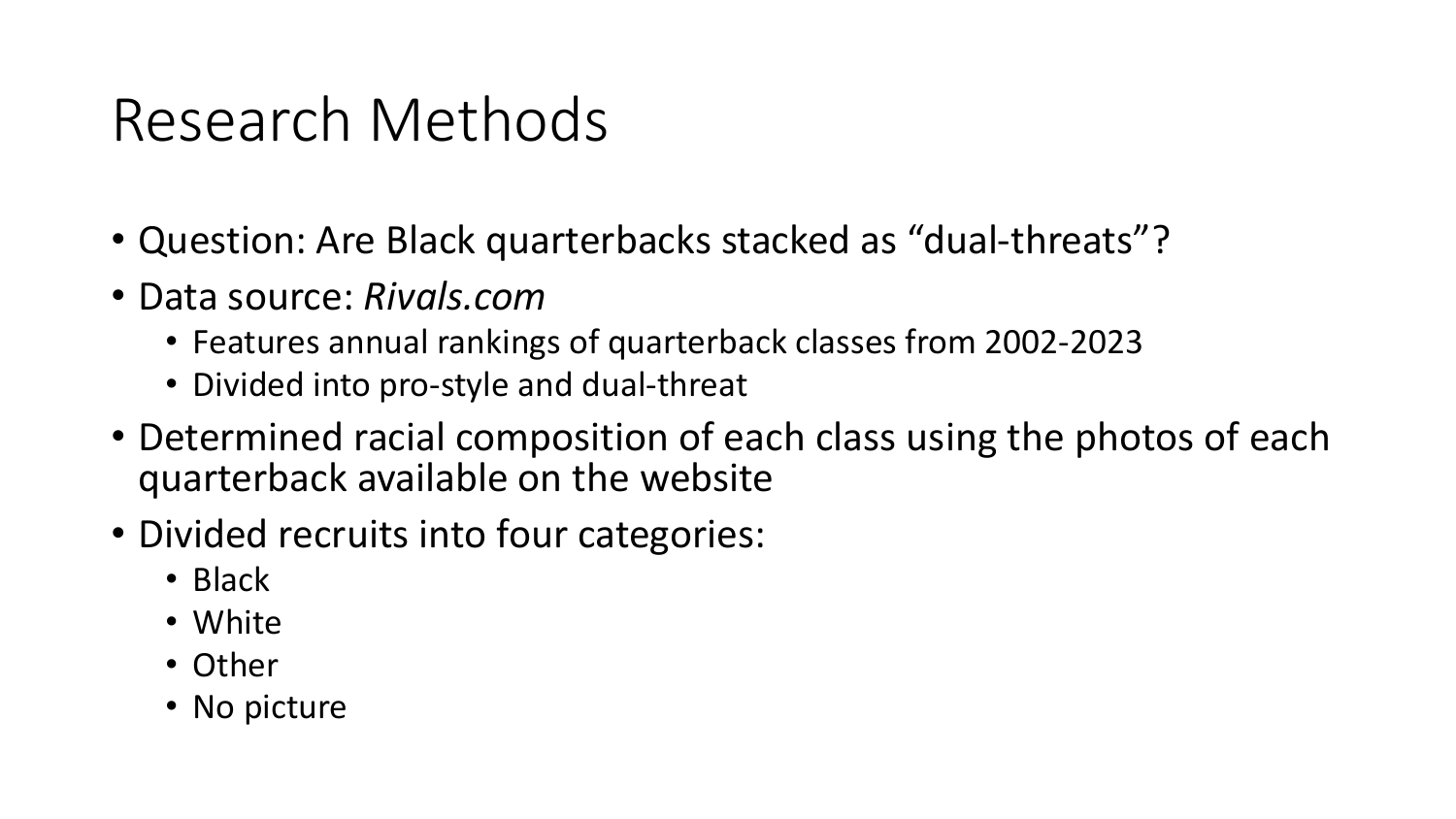**Table 1.** Racial Composition of High School Quarterback Recruits

| <b>Quarterback Race</b> | <b>Total # of Recruits</b> | <b>Total # of Dual-</b><br><b>Threat Recruits</b> | <b>Total # of Pro-</b><br><b>Style Recruits</b> |  |
|-------------------------|----------------------------|---------------------------------------------------|-------------------------------------------------|--|
| <b>Black</b>            | 401                        | 326                                               | 75                                              |  |
| <b>White</b>            | 737                        | 178                                               | 559                                             |  |
| <b>Other</b>            | 30                         | 15                                                | 15                                              |  |
| <b>No Picture</b>       | 176                        | 81                                                | 95                                              |  |
| <b>Total</b>            | 1344                       | 600                                               | 744                                             |  |

**Figure 1.** Racial composition of all quarterback recruits, classes of 2002-2023

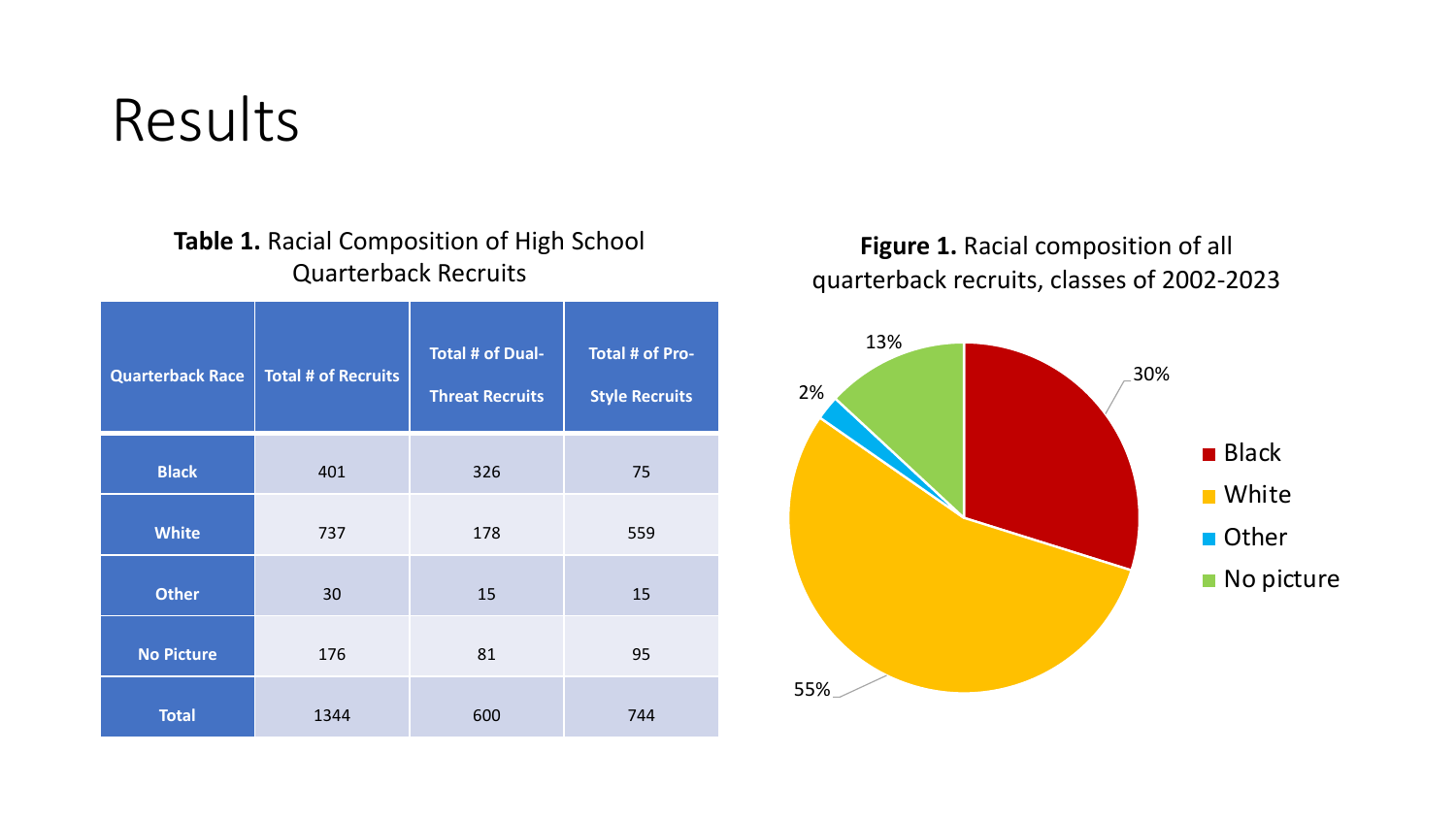**Figure 2.** Racial composition of dual-threat quarterback recruits, classes of 2002-2023



### **Figure 3.** Racial composition of pro style quarterback recruits, classes of 2002-2023

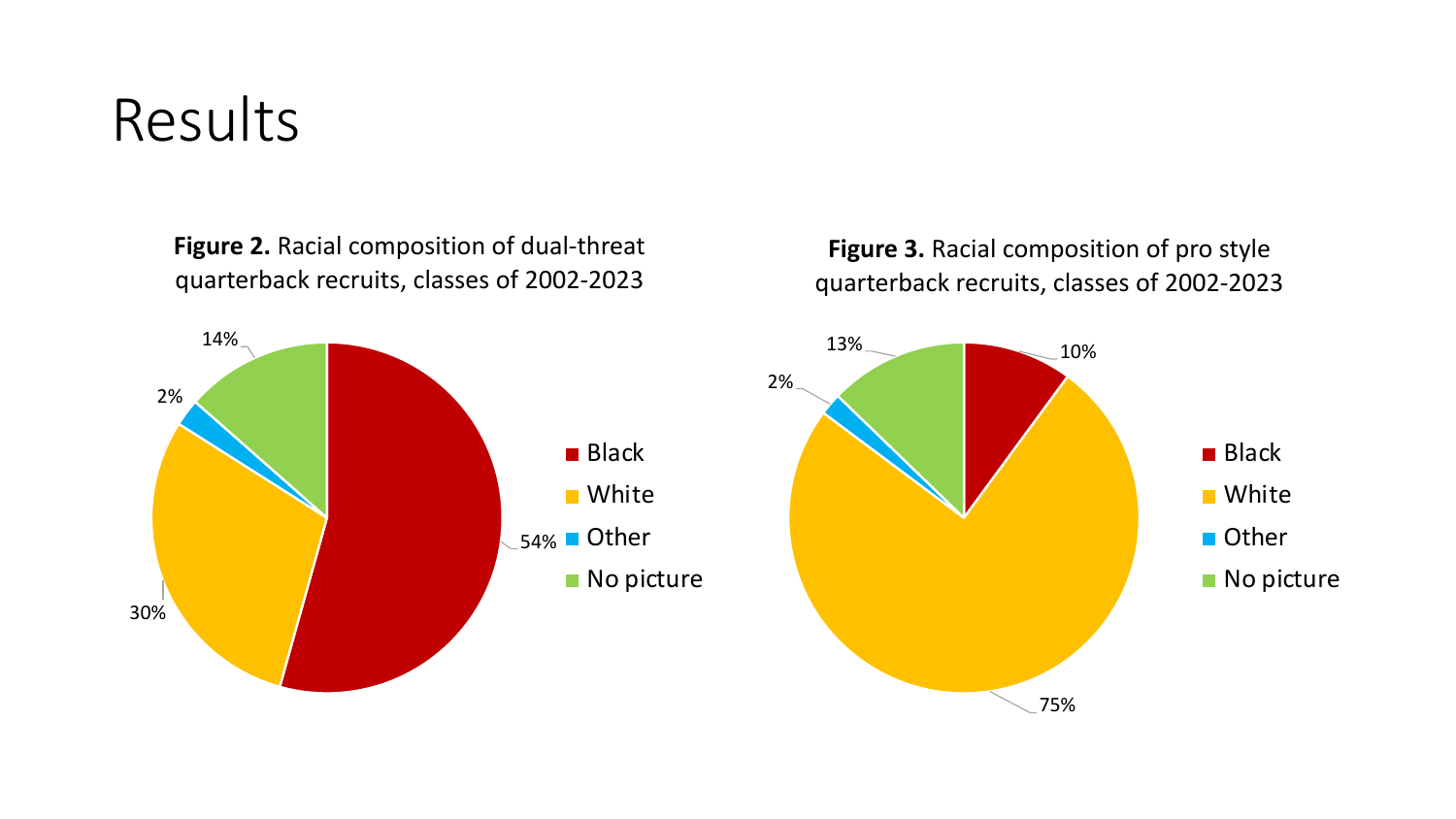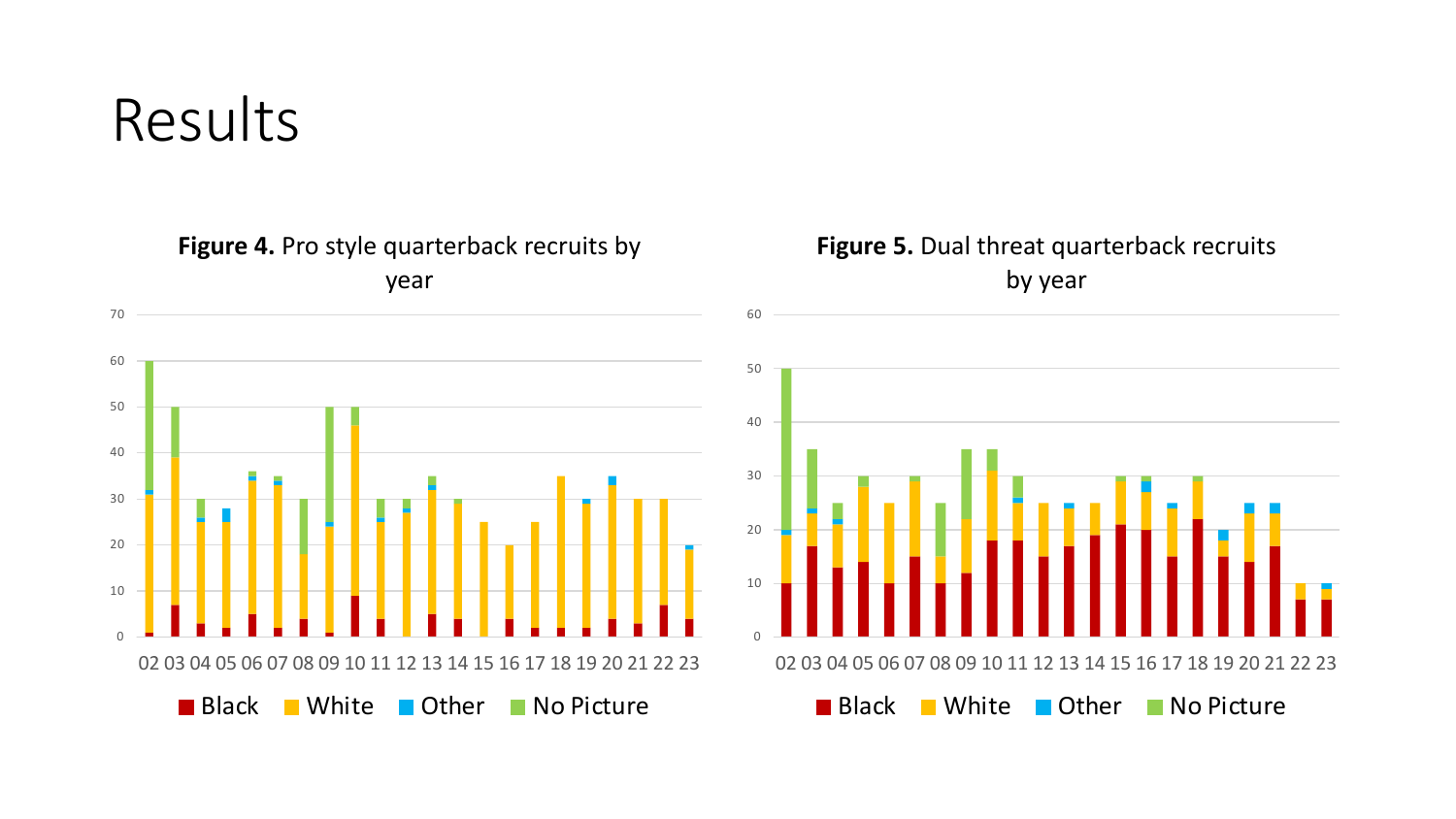**Table 2.** Modified Dataset of Black and White Recruits

| Observed<br>data | Dual-threat | Pro-style | <b>Total</b> |  |
|------------------|-------------|-----------|--------------|--|
| <b>Black</b>     | 326         | 75        | 401          |  |
| White            | 178         | 559       | 737          |  |
| <b>Total</b>     | 504         | 634       | 1138         |  |

**Figure 6.** Distribution of Black Quarterbacks Between **Categories** 

**Figure 7.** Distribution of White Quarterbacks Between **Categories** 

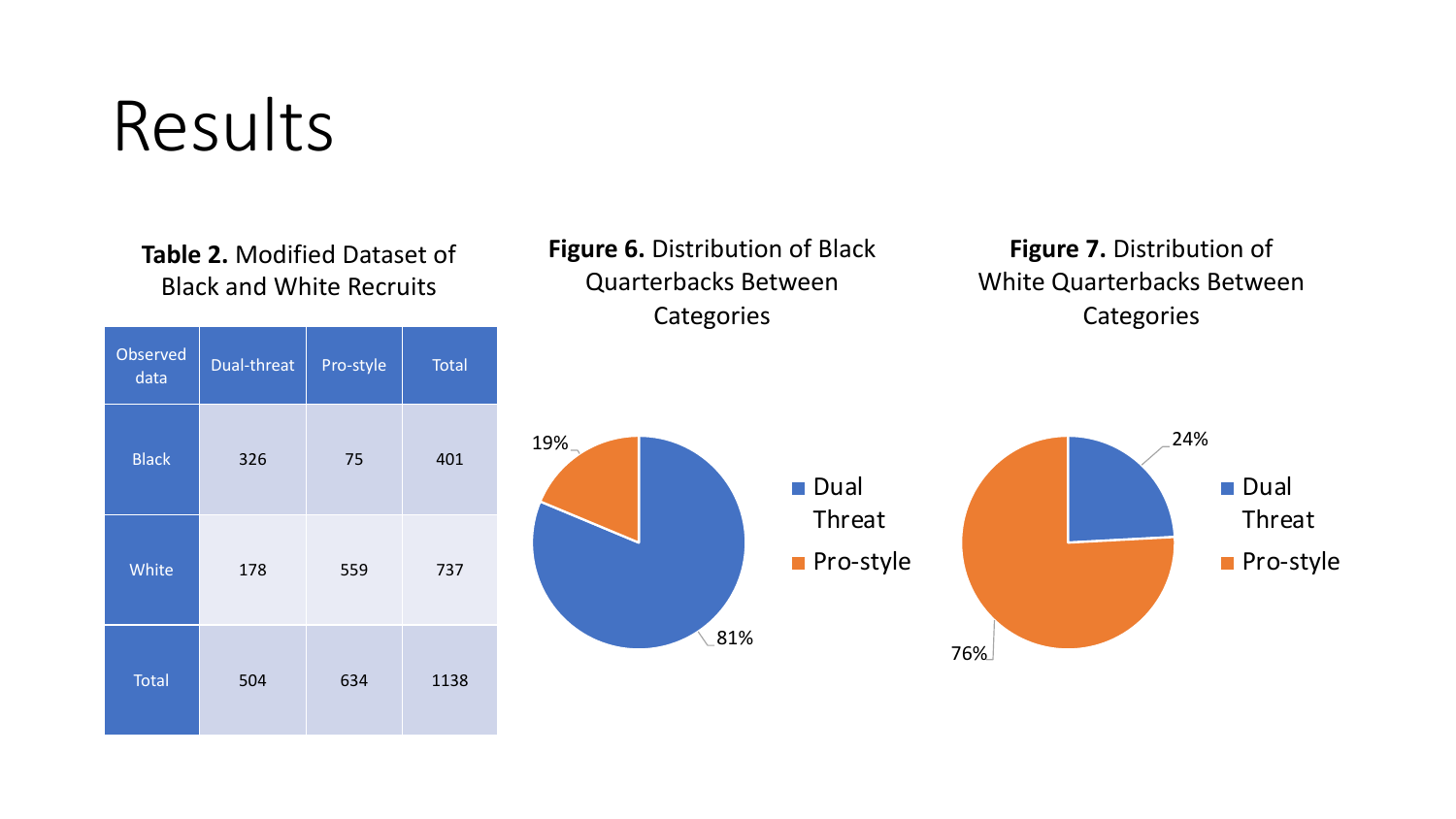| Table 2.     |             | Table 3. Expected recruit |              | <b>Table 4.</b> Values calculated using $\frac{(o-e)^2}{\ }$ |             |                       |             |                                                 |             |              |  |
|--------------|-------------|---------------------------|--------------|--------------------------------------------------------------|-------------|-----------------------|-------------|-------------------------------------------------|-------------|--------------|--|
|              |             |                           | distribution |                                                              |             |                       | Dual threat | Pro-style                                       |             |              |  |
|              | Dual-threat | Pro-style                 | <b>Total</b> |                                                              | Dual-threat | Pro-style             | Total       | <b>Black</b>                                    | 124.0108951 | 98.5827936   |  |
| <b>Black</b> | 326         | 75                        | 401          | <b>Black</b>                                                 |             | 177.595782 223.404218 | 401         | White                                           | 67.47404197 | 53.6386706   |  |
| White        | 178         | 559                       | 737          | White                                                        |             | 326.404218 410.595782 | 737         | Table 5. Values needed to calculate p-<br>value |             |              |  |
|              |             |                           |              |                                                              |             |                       |             | <b>Sum</b><br>343.7064012                       |             |              |  |
| Total        | 504         | 634                       | 1138         | <b>Total</b>                                                 | 504         | 634                   | 1138        | df                                              |             | $\mathbf{1}$ |  |
|              |             |                           |              |                                                              |             |                       | p-value     |                                                 | 9.94707E-77 |              |  |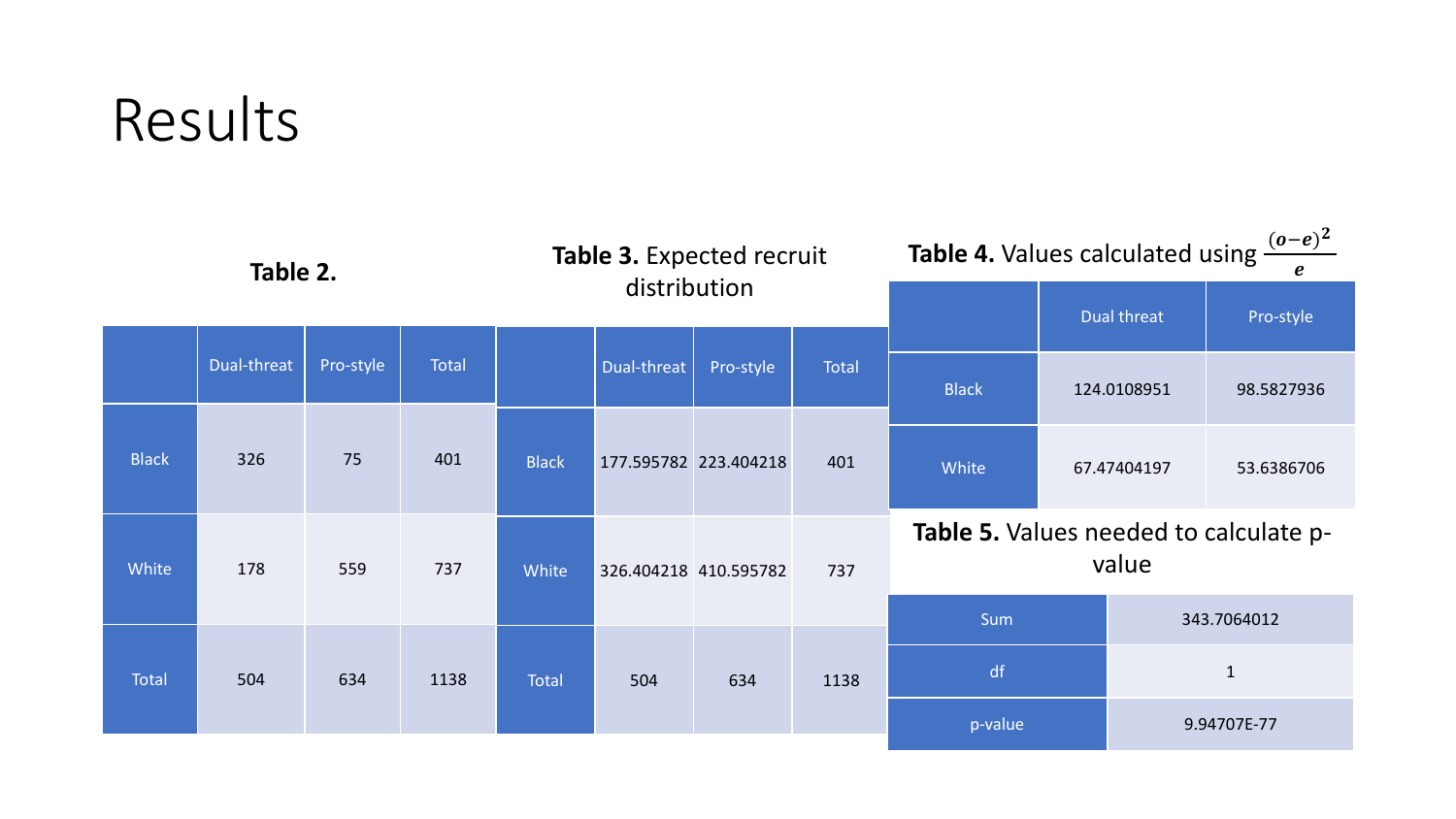# Discussion

- 1. Statistically significant correlation between race and quarterback categorization
- 2. Persistence over time
- 3. Evidence for racial stacking in football
- 4. Future opportunities for study
	- 1. Better methods
	- 2. Surveys/interviews
	- 3. Addition of statistics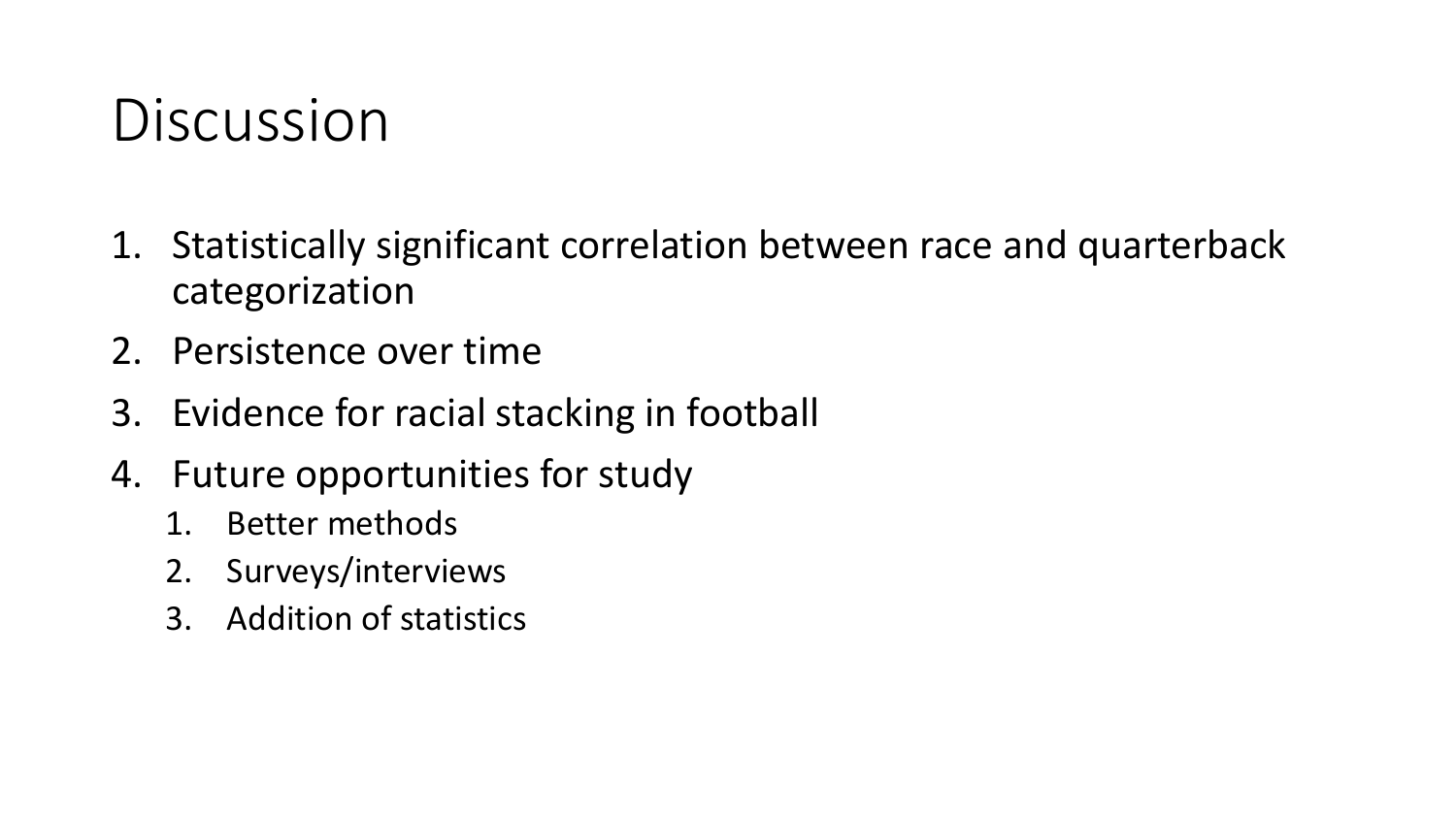# References

Berri, David J. and Rob Simmons. 2009. "Race and the Evaluation of Signal Callers in the National Football League." *Journal of Sports Economics* 10(1):23-43.

Bigler, Matthew and Judson L. Jeffries. 2008. "'An Amazing Specimen': NFL Draft Experts' Evaluations of Black Quarterbacks." *Journal of African American Studies* 12(2):120-141.

Billings, Andrew C. 2004. "Depicting the Quarterback in Black and White: A Content Analysis of College and Professional Football Broadcast Commentary." *Howard Journal of Communications* 15(4):201-210.

Carroll, John M. 2004. "Fritz Pollard and Integration in Early Professional Football." Pp. 3-25 in Race and Sport: The Struggle for Equality on and off the Field, edited by Charles K. Ross. Jackson, MS: University Press of

Craggs, Tommy. 2016. "Cam Newton Has Stretched the Sports World's Racial Barriers." Business Insider January 17. Retrieved February 28, 2022<br>(https://www.businessinsider.com/cam-newton-has-stretched-the-sports-worlds-racia

Denham, Bryan E. 2022. "Media Representations as a Form of Stacking: Male and Female Athletes Featured on Men's Magazine Covers, 1980-2019." *Communication & Sport* 10(1):30-51.

Ferrucci, Patrick and Edson C. Tandoc. 2018. "The Spiral of Stereotyping: Social Identity Theory and NFL Quarterbacks." *Howard Journal of Communications* 29(2):107- 125.

Holleran, Andrew. 2022. "NFL Teams Have Been 'Surprised' By Quarterback At Combine." The Spun by Sports Illustrated. March 2. Retrieved April 20, 2022

Lapchick, Richard E. 2020. "2020 Racial and Gender Report Card: National Football League." Orlando, FL: The Institute for Diversity and Ethics in Sport. Retrieved<br>February 28, 2022 (https://www.tidesport.org/files/ugd/138a

Lee, Michael. 2021a. "Black Quarterbacks are Taking Over the NFL. But There's Still More Ground to Gain." The Washington Post September 10. Retrieved February 28, 2022 (https://www.washingtonpost.com/sports/2021/09/10/blac

-----. 2021b. "'We All Thought That He Would Be the One.'" *The Washington* Post November 12. Retrieved February 28, 2022 (https://www.washingtonpost.com/sports/2021/11/12/eldridge-dickey-black-quarterback-nfl/).

Margolis, Benjamin and Jane Allyn Pillavin. 1999. "'Stacking' in Major League Baseball: A Multivariate Analysis." *Sociology of Sport Journal* 16:16-34.